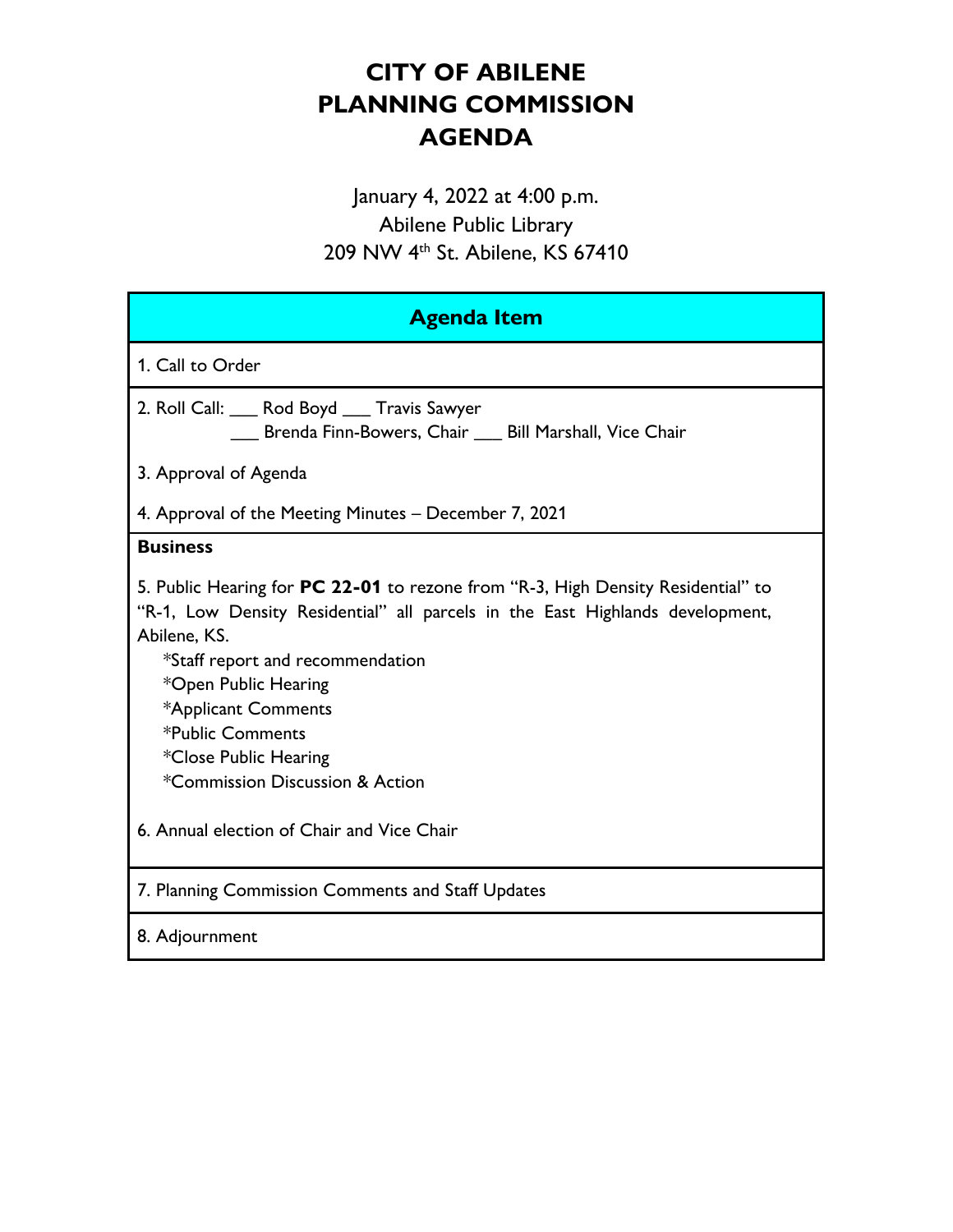**Abilene Planning Commission Minutes Abilene Public Library 209 NW 4th St., Abilene, KS December 7, 2021 at 4:00 p.m.**



**1. Call to Order** by Chair Finn-Bowers

**2. Roll Call** – Planning Commissioners Present: Rod Boyd, Vice Chair Bill Marshall (by phone), Chair Brenda Finn-Bowers, Travis Sawyer Not Present: Jeffrey Higgins Staff Present: Planning & Zoning Administrator Kari Zook, City Inspector Travis Steerman Applicants Present: Mike Blaske, David Strong

#### **3. Approval of Agenda**

Motion by Commissioner Sawyer to approve the agenda, seconded by Commissioner Boyd. Motion carried unanimously 4-0.

#### **4. Minutes**

Motion by Commissioner Boyd to approve the August 3, 2021 minutes, seconded by Commissioner Sawyer. Motion carried unanimously 4-0.

### **Business**

**5.** Public Hearing for approval of a rezoning application, **PC 21-12,** from Windy Trails RV, LLC owned by David Strong to rezone the parcel located at 1900 BLK NW 14<sup>th</sup> St., Abilene, KS from I-1 Light Industrial District to C-3 General Commercial District. The staff report and recommendation were discussed. The public hearing was opened at 4:03 p.m. David Strong and project architect Mike Blaske provided details and the site map of the intended RV park. No public were in attendance, thus no comments. The public hearing was closed at 4:16 p.m. Motion by Commissioner Boyd to recommend approval of the rezoning request, seconded by Commissioner Sawyer. Motion carried unanimously 4-0.

**6.** Public Hearing for approval of conditional use permits application, **PC 21-12,** from Windy Trails RV, LLC owned by David Strong to allow a travel trailer park and self-storage at the site address of 1900 BLK NW 14<sup>th</sup> St., Abilene, KS. The staff report and recommendation were discussed. The public hearing was opened at 4:18 p.m. David Strong and project architect Mike Blaske provided details and the site map of the intended RV park. No public were in attendance, thus no comments. The public hearing was closed at 4:19 p.m. Commissioners discussed the amenities included in the park and the regulations pertaining to Section 9-11 Travel Trailer Parks being met. Motion by Commissioner Sawyer to recommend approval of the conditional use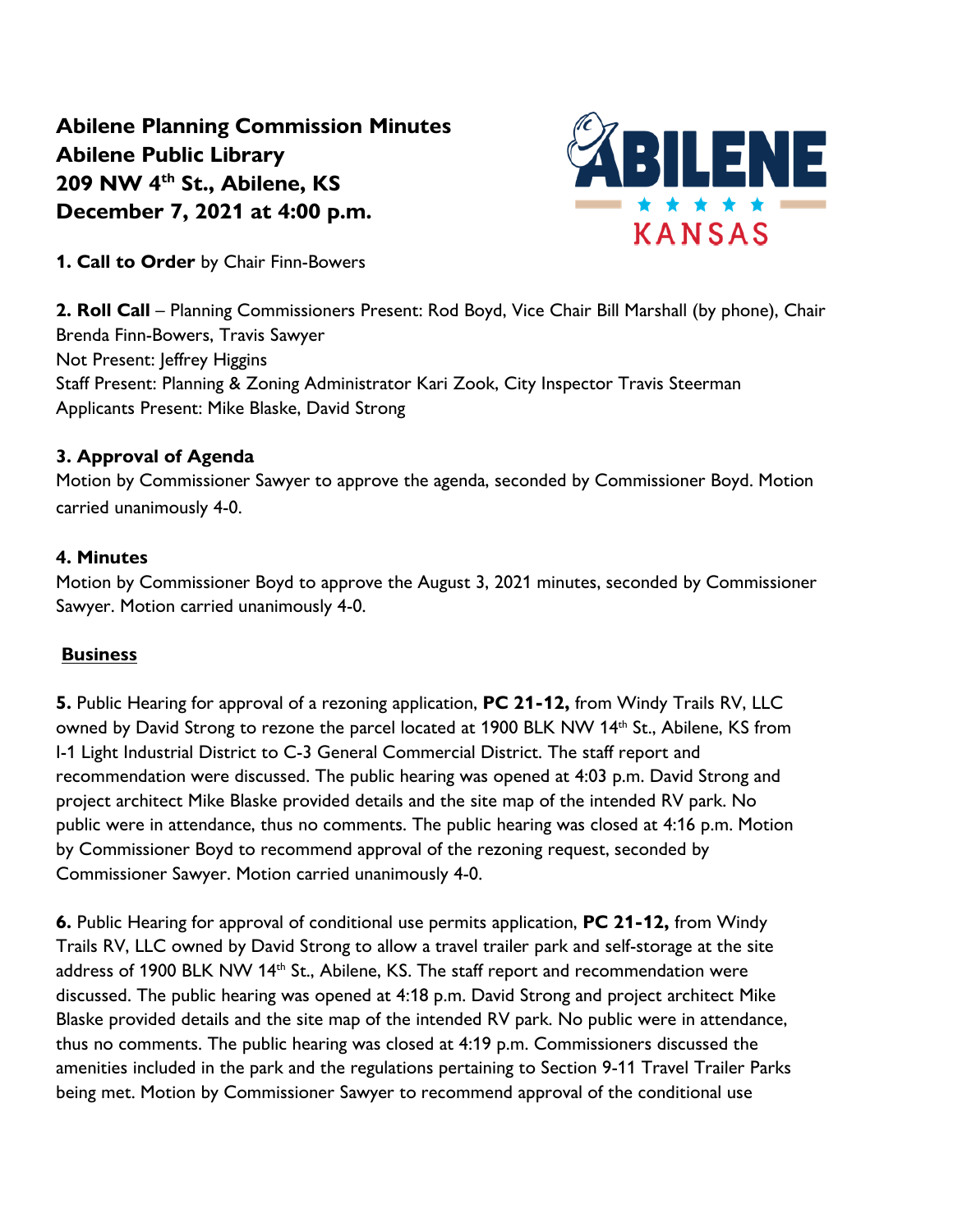permits request under the following conditions: the applicant shall comply with all applicable building codes and regulations listed in Section 9-11 Travel Trailer Parks, and the applicant shall install a fire hydrant on the property. Seconded by Commissioner Boyd. Motion carried unanimously 4-0.

#### **7. Planning Commission Comments and Staff Updates**

Staff noted that Commissioner Jeffrey Higgins has missed three consecutive meetings with no contact. Per the Planning Commission Bylaws Article 3 Section 5, the commission may recommend to the City Commission a removal of any member who has three consecutive absences from regular meetings. Motion by Vice Chair Marshall to remove Jeffrey Higgins as a Planning Commissioner, seconded by Commissioner Boyd. Motion carried unanimously 4-0.

#### **8. Adjournment**

Motion by Commissioner Boyd to adjourn, seconded by Commissioner Sawyer. Motion carried unanimously 4-0.

> Brenda Finn-Bowers, Chair Bill Marshall, Vice Chair

 $\frac{1}{\sqrt{2}}$  ,  $\frac{1}{\sqrt{2}}$  ,  $\frac{1}{\sqrt{2}}$  ,  $\frac{1}{\sqrt{2}}$  ,  $\frac{1}{\sqrt{2}}$  ,  $\frac{1}{\sqrt{2}}$  ,  $\frac{1}{\sqrt{2}}$  ,  $\frac{1}{\sqrt{2}}$  ,  $\frac{1}{\sqrt{2}}$  ,  $\frac{1}{\sqrt{2}}$  ,  $\frac{1}{\sqrt{2}}$  ,  $\frac{1}{\sqrt{2}}$  ,  $\frac{1}{\sqrt{2}}$  ,  $\frac{1}{\sqrt{2}}$  ,  $\frac{1}{\sqrt{2}}$ 

ATTEST:

Kari Zook Planning & Zoning Administrator

\_\_\_\_\_\_\_\_\_\_\_\_\_\_\_\_\_\_\_\_\_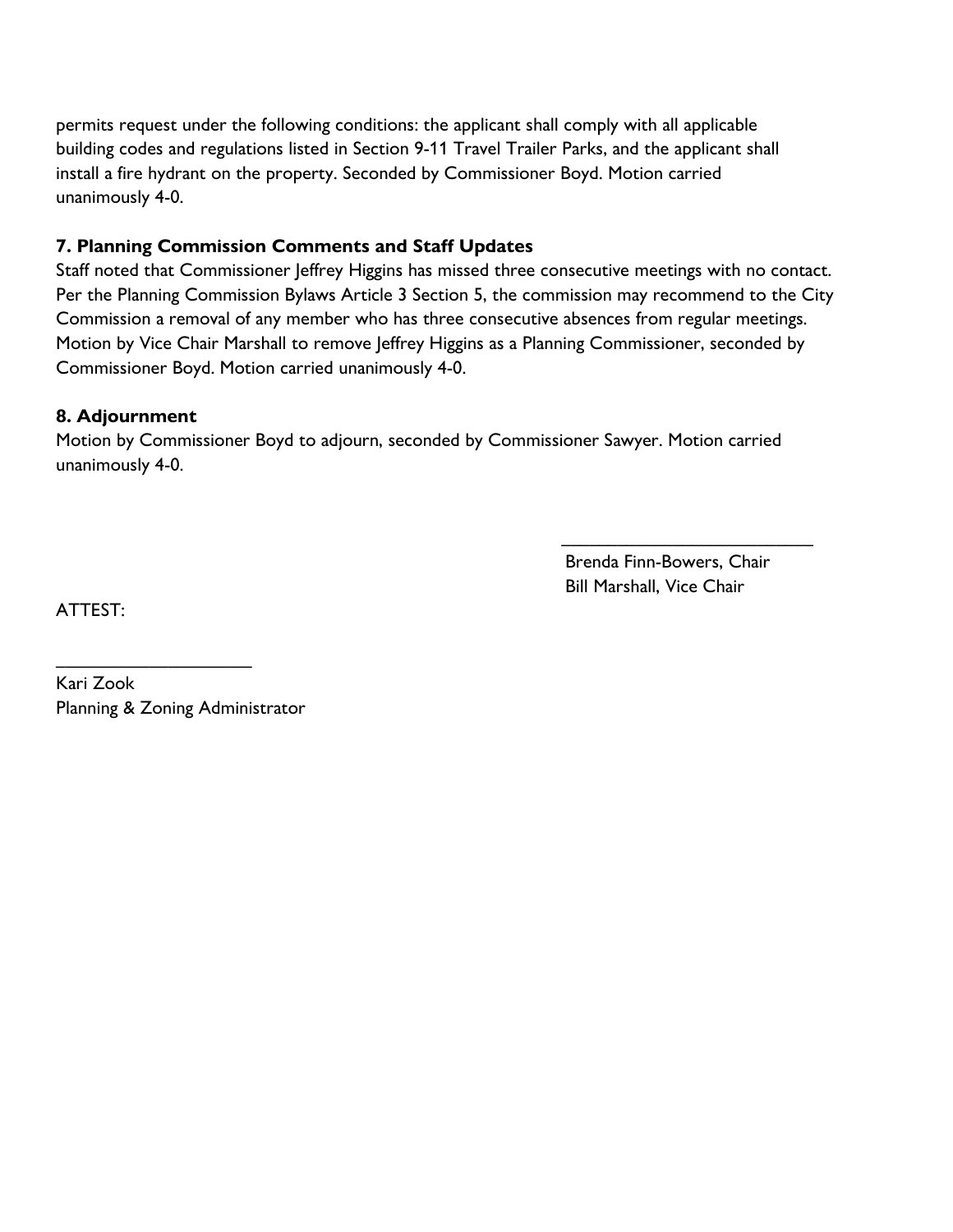# **Staff Report**

| TO:             | <b>Planning Commission</b>             |  |
|-----------------|----------------------------------------|--|
| FROM:           | Kari Zook, Planning & Zoning/Community |  |
|                 | Development Director                   |  |
| <b>SUBJECT:</b> | PC 22-01 - Rezoning East Highlands     |  |
| DATE:           | January 4, 2022                        |  |



# APPLICANT/OWNER:

City of Abilene Land Bank Application date received 11/29/21

### BACKGROUND:

The applicant is requesting rezoning from "R-3, High Density Residential District" to "R-1, Low Density Residential District" all parcels in the East Highlands development, Abilene, KS.



| <b>Direction</b> | <b>Zoning Classification</b> | Land Use(s)                                  |
|------------------|------------------------------|----------------------------------------------|
| North            | AG80                         | I-70/Farmland (outside city limits)          |
| East             | <b>AG40</b>                  | Great Life golf course (outside city limits) |
| South            | $R-1$                        | Low density residential                      |
| West             | $R-3$                        | <b>Highlands West Development</b>            |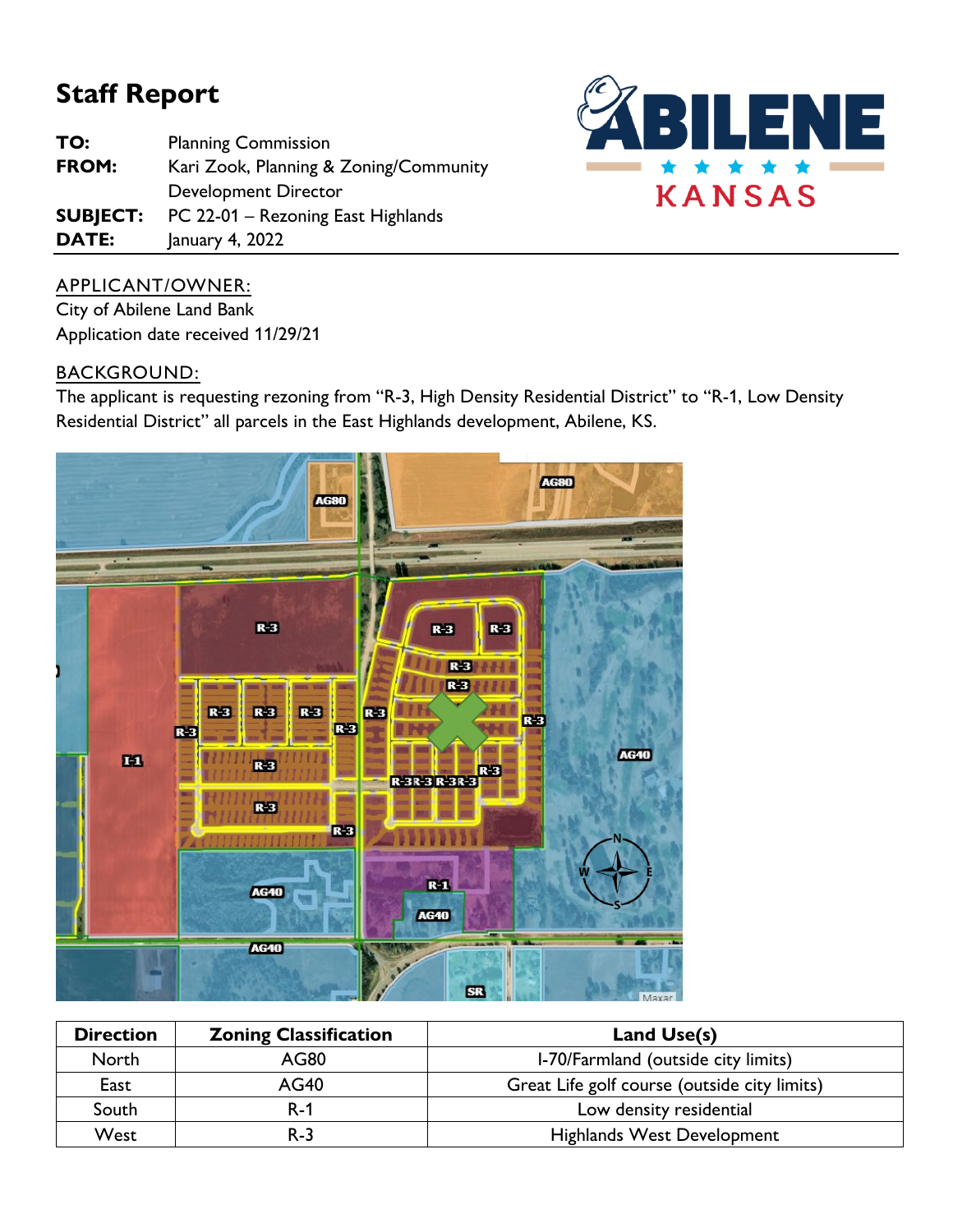The notice of public hearing was published in the Abilene Reflector Chronicle on December 10, 2021 and written notices were sent by mail on December 10, 2021 to property owners within 1,000 feet of the site address as required by Article 26, Section 26-102 of the zoning regulations.

# COMMENTS:

Departmental comments: The East & West Highlands annexation was completed in August 2006 (Ordinance 3068). In April 2007, the West Highlands was rezoned from Residential Suburban (R-S) to Planned Unit Development (PUD) (Ordinance 3085). The PUD overlay district intent is to encourage innovation in residential, commercial, and industrial development by allowing greater variety in type, design, and layout of buildings; to encourage a more efficient use of land reflecting changes in technology of land development; to encourage the expansion of urban areas incorporating the best features of modern design while conserving the value of the land; and to provide a procedure which relates the type, design, and layout of development to the particular site and the particular demand at the time of development in a manner consistent with the preservation of property values within established neighborhoods. The East Highlands was not included in that rezoning and is listed on the Dickinson County zoning map as being zoned R-3. The city code adopted in July 2014 states that all land annexed into the City shall receive R-1, low density residential zoning. No documentation on file states that the East Highlands have been given this zoning since annexation occurred before the new city code was adopted. This rezoning process will clean up the records and will officially rezone the East Highlands to R-1 to encourage larger single-family homes to develop in the near future. The West Highlands will remain zoned R-3/PUD overlay district to allow single to multi family structures.

Citizen comments: Several property owners called/stopped by city hall to discuss this rezoning. Main concern was that low-income housing would be developed in the Highlands. Others wanted to clarify the distinction between R-3 and R-1.

# STAFF RECOMMENDATION:

Staff recommends approval of rezoning per the findings below:

- Future land use map indicates the Highlands development as low density residential. This change in classification will be consistent with the intent and purpose of the future land use map.
- The character of the East Highlands development will encourage larger lots with single-family homes adjacent to the golf course.
- The length of time this development has sat vacant and undeveloped is approximately 15 years. With the option of replating the lots to a larger square footage, this may encourage higher end single family homes to develop.
- All public services and water/sewer infrastructure exists on the properties.

# ACTION:

The Planning Commission may:

- 1. Approve the rezoning with the findings as stated by staff.
- 2. Approve the rezoning with amendments to the findings submitted by staff.
- 3. Disapprove the rezoning with findings.

# NOTES:

Upon conclusion of the public hearing, there is a 14-day protest period in which a protest of the recommendations can be filed. The City Commission will review the application and issue a final approval/disapproval at the conclusion of this protest period during their next regularly scheduled meeting.